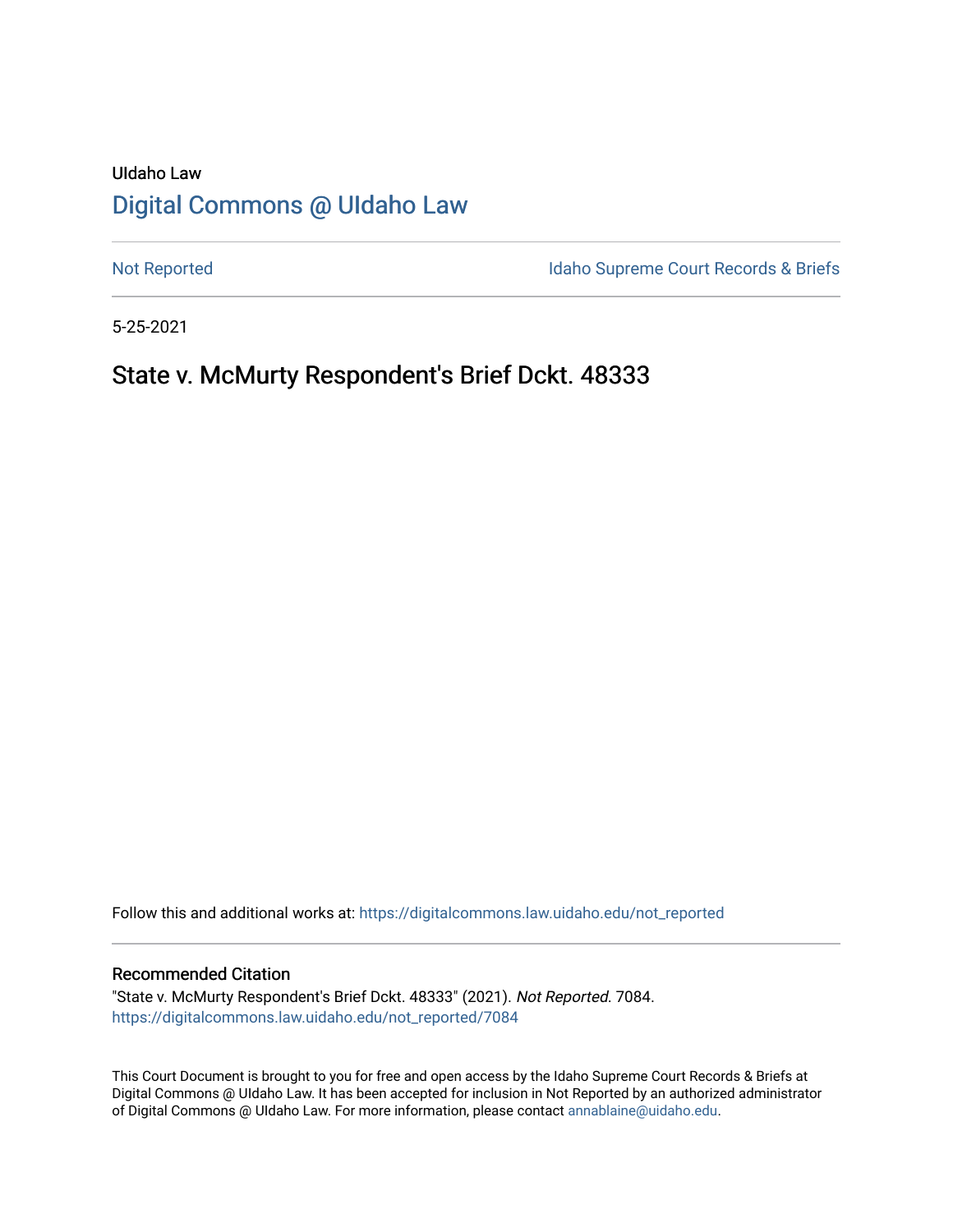Electronically Filed 5/25/2021 3:24 PM Idaho Supreme Court Melanie Gagnepain, Clerk of the Court By: Brad Thies, Deputy Clerk

LAWRENCE G. WASDEN Attorney General State of Idaho

COLLEEN D. ZAHN Deputy Attorney General Chief, Criminal Law Division

KACEY L. JONES Deputy Attorney General P. O. Box 83720 Boise, Idaho 83720-0010 (208) 334-4534 E-mail: [ecf@ag.idaho.gov](mailto:ecf@ag.idaho.gov)

# IN THE SUPREME COURT OF THE STATE OF IDAHO

| STATE OF IDAHO,             |                           |
|-----------------------------|---------------------------|
|                             | NO. 48333-2020            |
| Plaintiff-Respondent,       |                           |
|                             | Ada County Case No.       |
| V.                          | CR01-18-60249             |
|                             |                           |
| APRILLYN MICHELLE McMURTRY, |                           |
|                             | <b>RESPONDENT'S BRIEF</b> |
| Defendant-Appellant.        |                           |
|                             |                           |

## **ISSUES**

1. Has McMurtry failed to show that the district court abused its sentencing discretion when it imposed a sentence of ten years with three years fixed following her plea of guilty to felony driving under the influence?

2. Has McMurtry failed to show that the district court abused its discretion by denying her Rule 35 motion for reduction of her sentence?

## STATEMENT OF THE CASE

Law enforcement responded to a collision after McMurtry's vehicle rear-ended a truck.

(PSI, p.178.) Passengers in the truck told law enforcement that McMurtry's vehicle had struck a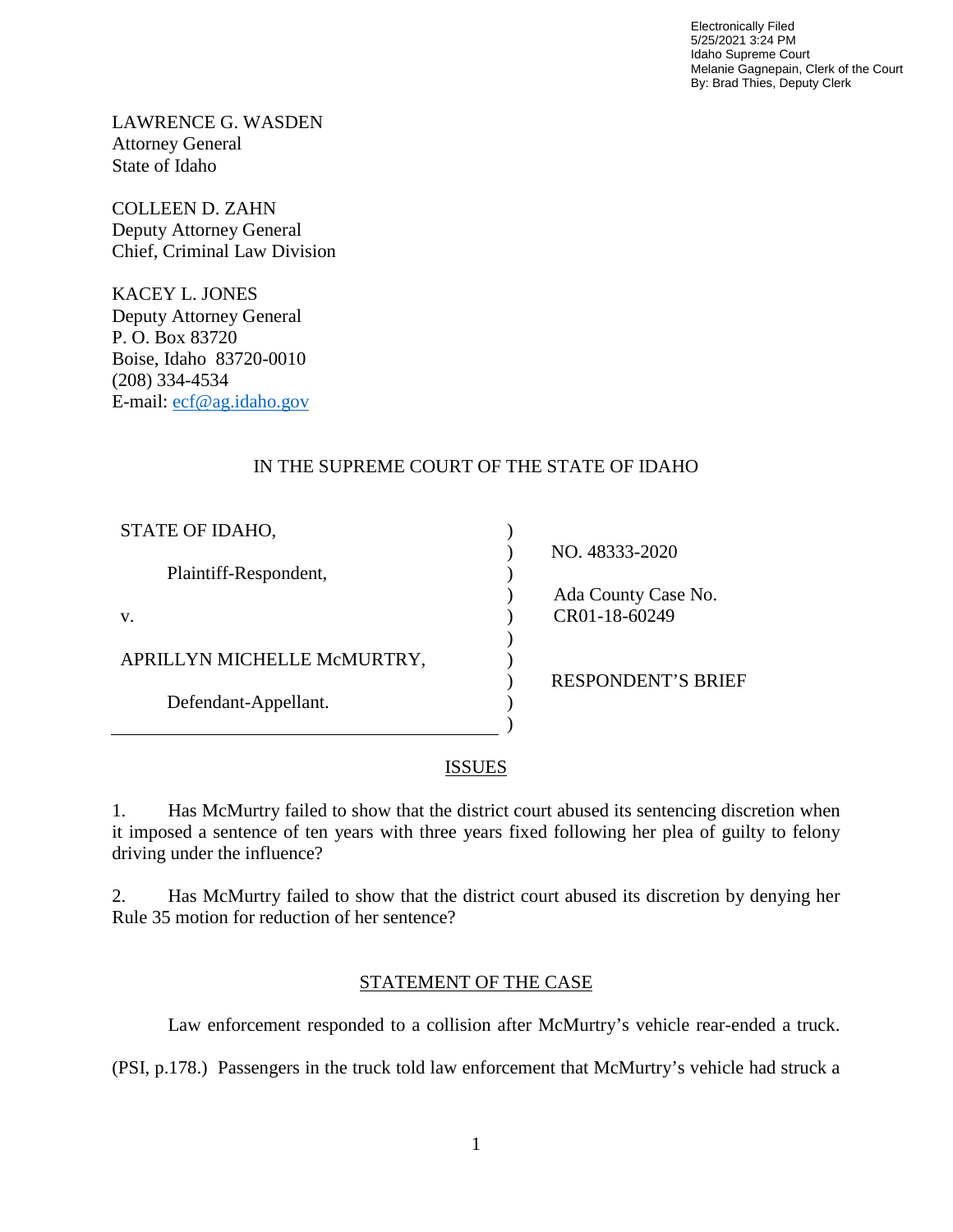sign near the interstate prior to the collision. (PSI, p.178.) McMurtry admitted she rear-ended the truck but claimed it stopped abruptly in her lane; she denied striking the sign. (PSI, p.178.) She had trouble retrieving her driver's license and maintaining balance. (PSI, p.178.) While speaking to an officer, McMurtry stumbled and the officer had to grab her to keep her from falling. (PSI, p.178.) McMurtry's driver's license showed as suspended out of California. (PSI, p.178.) She admitted she had been drinking and provided breath samples of .209/.214. (PSI, p.178.)

The state charged McMurtry with felony driving under the influence (DUI). (R., p.18.) McMurtry pleaded guilty. (R., p.26.) The district court sentenced McMurtry to ten years with three years fixed. (R., pp.41-43; Tr., p.31, Ls.17-23.) McMurtry filed a Rule 35 motion for reduction of her sentence. (R., pp.45-102.) The district court denied the motion. (R., pp.103-05.) Approximately nine months later, the district court granted McMurtry limited post-conviction relief and re-entered its order denying the Rule 35 motion "solely to reopen the respective appeal periods." (R., pp.107-09; Aug., p.1.) McMurtry timely filed a notice of appeal from the district court's re-entered order. (R., pp.113-14.)

#### ARGUMENT

#### I.

### McMurtry Has Failed To Show That The District Court Abused Its Sentencing Discretion

A. Introduction

McMurtry asserts that the district court abused its discretion when it sentenced her to ten years with three years fixed. (Appellant's brief, pp.3-8.) McMurtry has shown no abuse of discretion. The sentence imposed is reasonable in light of her history of DUIs and the facts of the underlying case.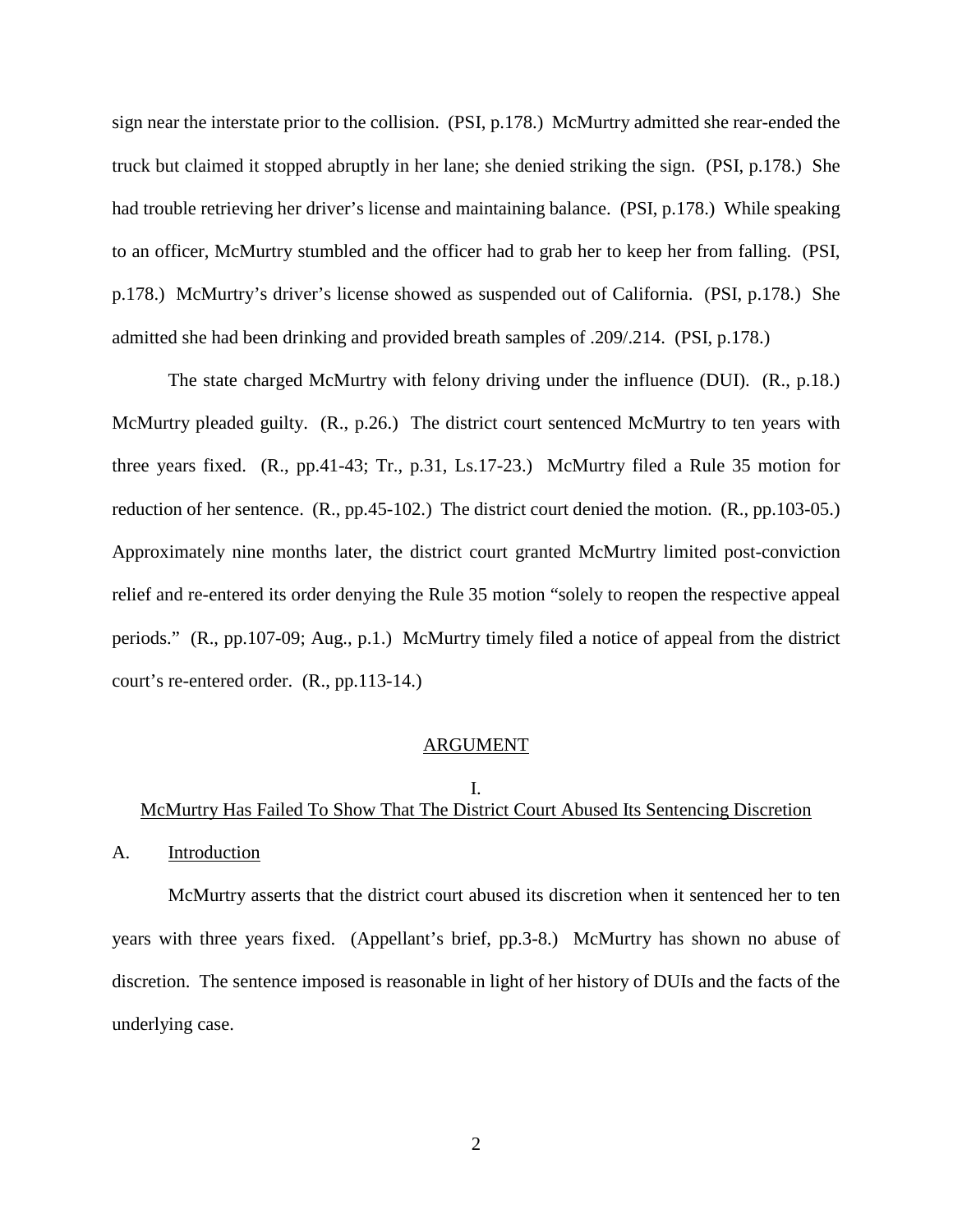#### B. Standard Of Review

The length of a sentence is reviewed under an abuse of discretion standard considering the defendant's entire sentence. State v. Oliver, 144 Idaho 722, 726, 170 P.3d 387, 391 (2007) (citing State v. Strand, 137 Idaho 457, 460, 50 P.3d 472, 475 (2002); State v. Huffman, 144 Idaho 201, 159 P.3d 838 (2007)). Where a sentence is within statutory limits, the appellant bears the burden of demonstrating that it is a clear abuse of discretion. State v. Baker, 136 Idaho 576, 577, 38 P.3d 614, 615 (2001) (citing State v. Lundquist, 134 Idaho 831, 11 P.3d 27 (2000)). In evaluating whether a lower court abused its discretion, the appellate court conducts a four-part inquiry, which asks "whether the trial court: (1) correctly perceived the issue as one of discretion; (2) acted within the outer boundaries of its discretion; (3) acted consistently with the legal standards applicable to the specific choices available to it; and (4) reached its decision by the exercise of reason." State v. Herrera, 164 Idaho 261, 272, 429 P.3d 149, 160 (2018) (citing Lunneborg v. My Fun Life, 163 Idaho 856, 863, 421 P.3d 187, 194 (2018)).

### C. The District Court Did Not Abuse Its Sentencing Discretion

To bear the burden of demonstrating an abuse of discretion, the appellant must establish that, under any reasonable view of the facts, the sentence was excessive. State v. Farwell, 144 Idaho 732, 736, 170 P.3d 397, 401 (2007). In determining whether the appellant met this burden, the court considers the entire sentence but presumes that the determinate portion will be the period of actual incarceration. State v. Bailey, 161 Idaho 887, 895, 392 P.3d 1228, 1236 (2017) (citing Oliver, 144 Idaho at 726, 170 P.3d at 391). To establish that the sentence was excessive, the appellant must demonstrate that reasonable minds could not conclude the sentence was appropriate to accomplish the sentencing goals of protecting society, deterrence, rehabilitation, and retribution. Farwell, 144 Idaho at 736, 170 P.3d at 401. "'In deference to the trial judge, this Court will not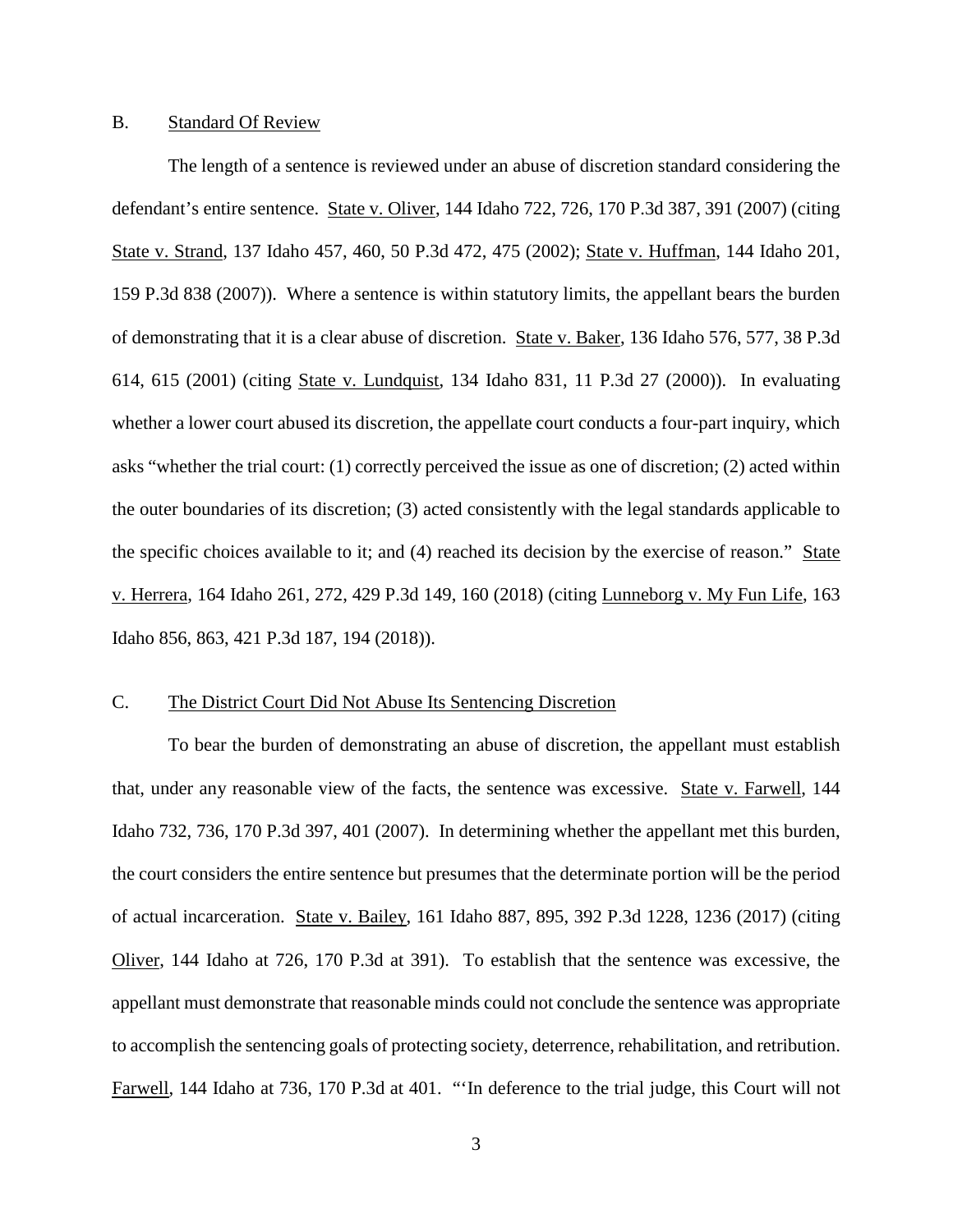substitute its view of a reasonable sentence where reasonable minds might differ.'" State v. Matthews, 164 Idaho 605, 608, 434 P.3d 209, 212 (2018) (quoting State v. Stevens, 146 Idaho 139, 148-49, 191 P.3d 217, 226-27 (2008)).

The sentence imposed is reasonable in light of McMurtry's criminal history. Her criminal history includes at least five prior misdemeanor DUIs and at least two prior felony DUIs. (PSI, pp.179-81.) In addition, McMurtry has two DUI convictions out of Montana that were not reflected on the PSI. (See Tr., p.6, L.9 – p.9, L.20.) As the PSI noted, all of McMurtry's criminal history is related to alcohol or driving. (PSI, p.181.)

The sentence is also reasonable in light of the facts underlying the case. McMurtry was driving while her license was suspended and while she was under the influence of alcohol. (PSI, p.178.) McMurtry struck a road sign before rear-ending another vehicle. (PSI, p.178.) She had trouble finding her identification and an officer had to grab McMurtry to prevent her from falling. (PSI, p.178.) Her BAC was over .2—roughly three times the legal limit. (PSI, p.178.)

The district court reasonably concluded the sentence was necessary to achieve the objectives of criminal sentencing. Incarceration was necessary to protect society in light of McMurtry's criminal history, her BAC in this case, and the fact that she had two collisions striking a sign and later another vehicle. (Tr., p.29, Ls.12-17.) The district court concluded McMurtry "present[s] a danger to the community that I cannot have." (Tr., p.31, Ls.2-4.) McMurtry's history of DUIs, many of which undoubtedly occurred while she was on probation for a prior DUI, demonstrates that "the threat of incarceration has had no deterrent effect on [McMurtry's] behavior." (Tr., p.30, Ls.1-17.) The district court also noted that rehabilitation is a "great goal" and McMurtry "had many opportunities to access that" but it "has not worked." (Tr.,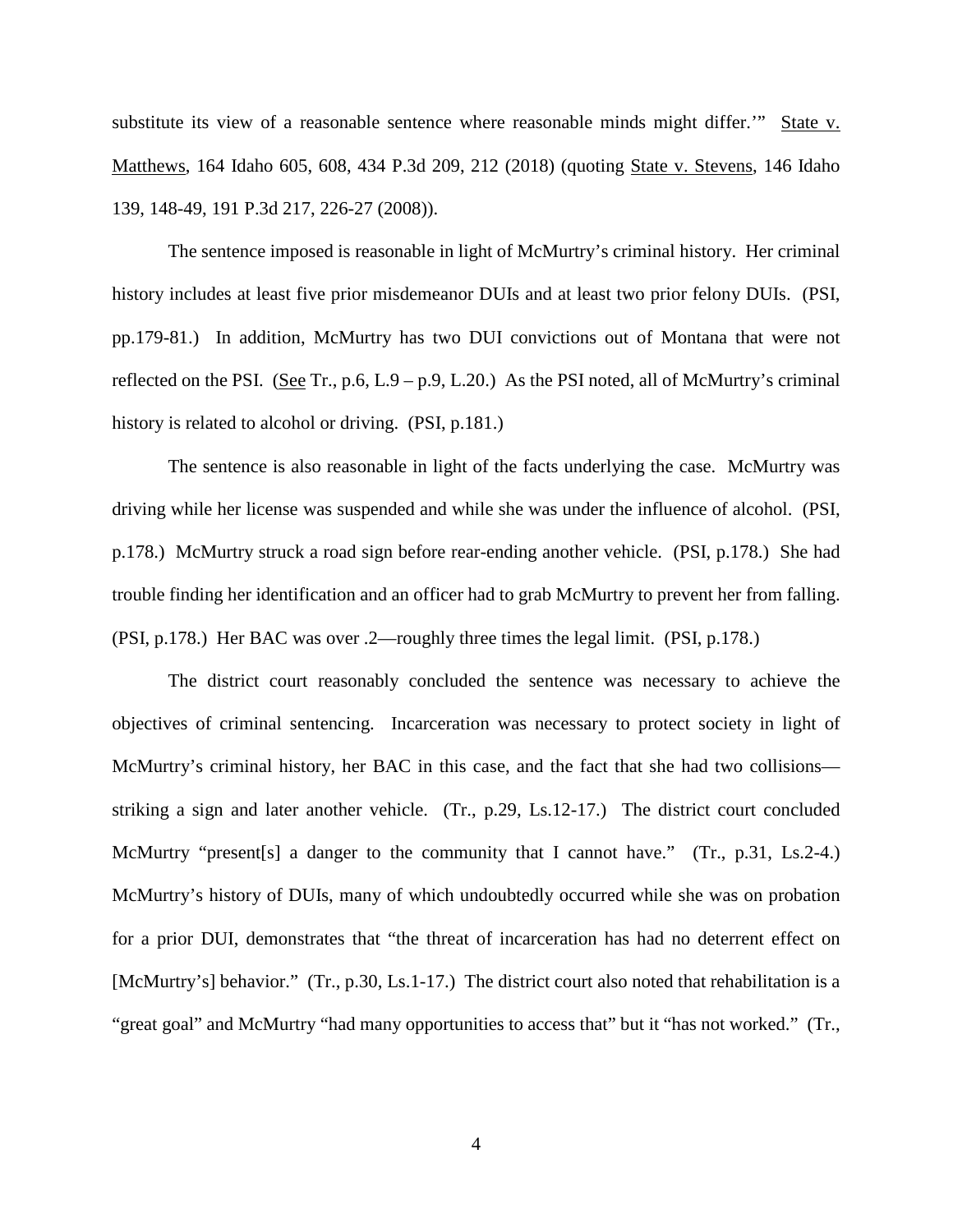p.31, Ls.4-7.) The district court determined that punishment was an important consideration after McMurtry's numerous DUIs. (Tr., p.31, Ls.7-9.) As the PSI opined:

The sincerity of Ms. McMurtry is not in question. However, her history of continued drinking and driving cannot be minimized. She again made a poor decision to drive a vehicle while intoxicated, and once again placed herself and the community at risk. It appears that previously imposed sanctions have failed to satisfy the goals of deterrence and rehabilitation. This time Ms. McMurtry's actions have impacted others due to the vehicle accident she caused. It appears Ms. McMurtry would benefit from participation in rehabilitative programs during a period of penal incarceration.

(PSI, pp.190-91.) The district court did not abuse its discretion when it followed the PSI's recommendation and imposed a sentence of ten years with three years fixed.

McMurtry argues that the sentence is excessive in light of the mitigating factors, such as her family circumstances, employment, and genuine efforts to address her alcohol abuse. However the district court recognized and praised McMurtry's efforts. (See Tr., p.29, Ls.1-4, 17-25.) The PSI noted that McMurtry performed well on pretrial supervision, maintained communication with pretrial services, had all negative UAs, maintained full-time employment, participated in outpatient treatment, and attended AA meetings. (PSI, p.181.) It also documented the details of McMurtry's life, her remorse, and the numerous letters of support on her behalf. (See PSI, pp.182- 88, 205-13.) At sentencing, the state, McMurtry's counsel, and McMurtry herself reiterated the mitigating circumstances. (See Tr., p.13, Ls.12-23; p.17, L.13 – p.24, L.24; p.26, L.10 – p.28, L.13.) The district court reasonably concluded that the sentence imposed would provide McMurtry with rehabilitative options while also protecting society, in light of the mitigating and aggravating circumstances. McMurtry has failed to show that the district court abused its discretion.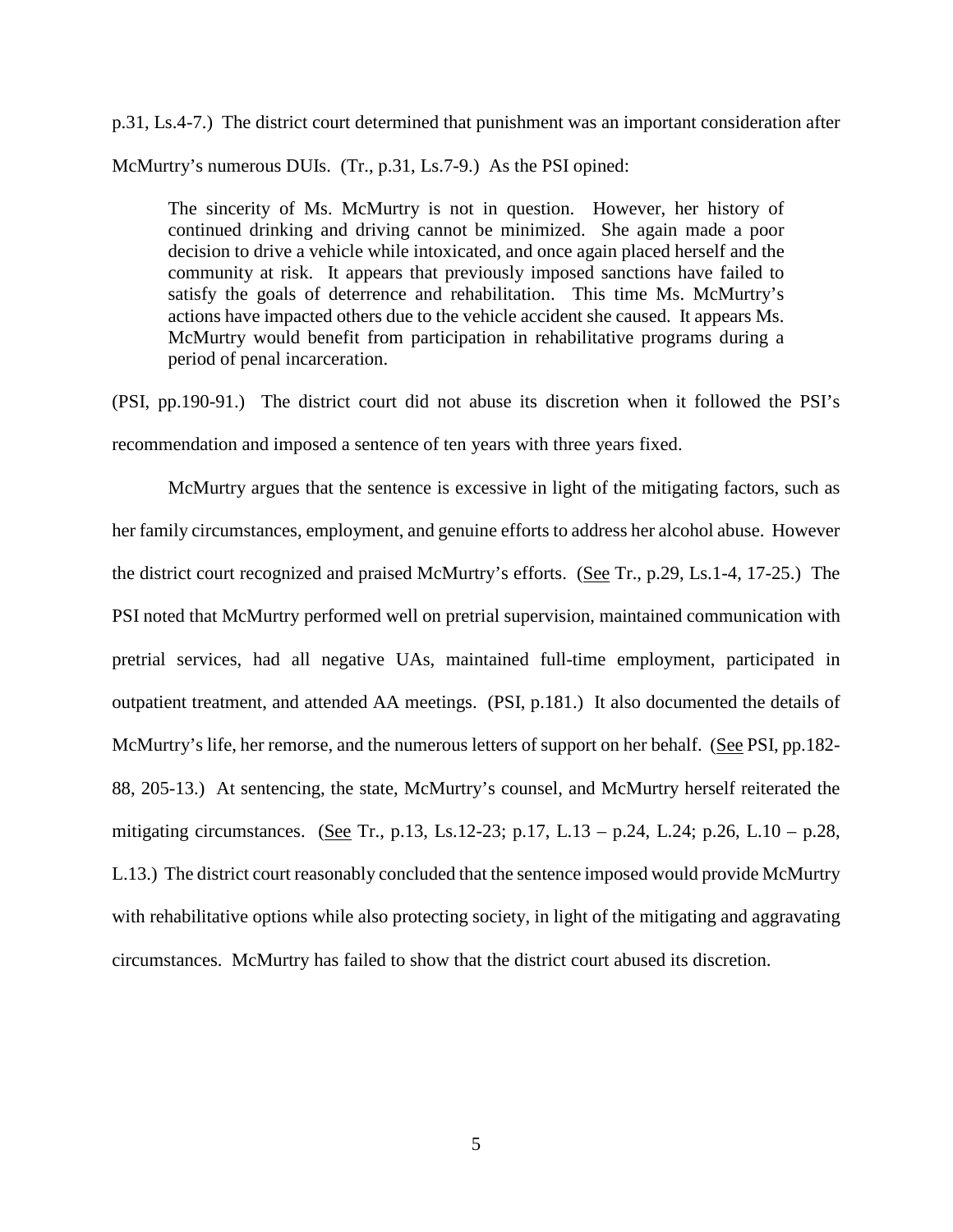## II. McMurtry Has Failed To Show That The District Court Abused Its Discretion When It Denied Her Rule 35 Motion For Reduction Of Sentence

#### A. Introduction

McMurtry asserts that the district court abused its discretion when it denied her Rule 35 motion for reduction of sentence. (Appellant's brief, pp.3-8.) McMurtry has shown no abuse of discretion. McMurtry's motion was based on information presented to the district court before sentencing and her progress during incarceration. The district court did not abuse its discretion when it considered that information and determined that it did not render the otherwise-reasonable sentence excessive.

#### B. Standard Of Review

"A motion for reduction of sentence under I.C.R. 35 is essentially a plea for leniency, addressed to the sound discretion of the court." State v. Anderson, 163 Idaho 513, 517, 415 P.3d 381, 385 (Ct. App. 2015). Where a sentence is neither illegal nor excessive when pronounced, "the defendant must show that the sentence is excessive in light of new or additional information subsequently provided to the district court in support of the motion." State v. Burggraf, 160 Idaho 177, 180, 369 P.3d 955, 958 (Ct. App. 2016) (citing Huffman, 144 Idaho at 203, 159 P.3d at 840). "An appeal from the denial of a Rule 35 motion cannot be used as a vehicle to review the underlying sentence absent the presentation of new information." Huffman, 144 Idaho at 203, 159 P.3d at 840.

#### C. McMurtry Failed To Show Her Sentence Was Excessive In Light Of New Information

McMurtry filed a lengthy Rule 35 motion in which she requested the district court reduce her sentence based on her criminal history, her past unhealthy marriage, that she was sober for five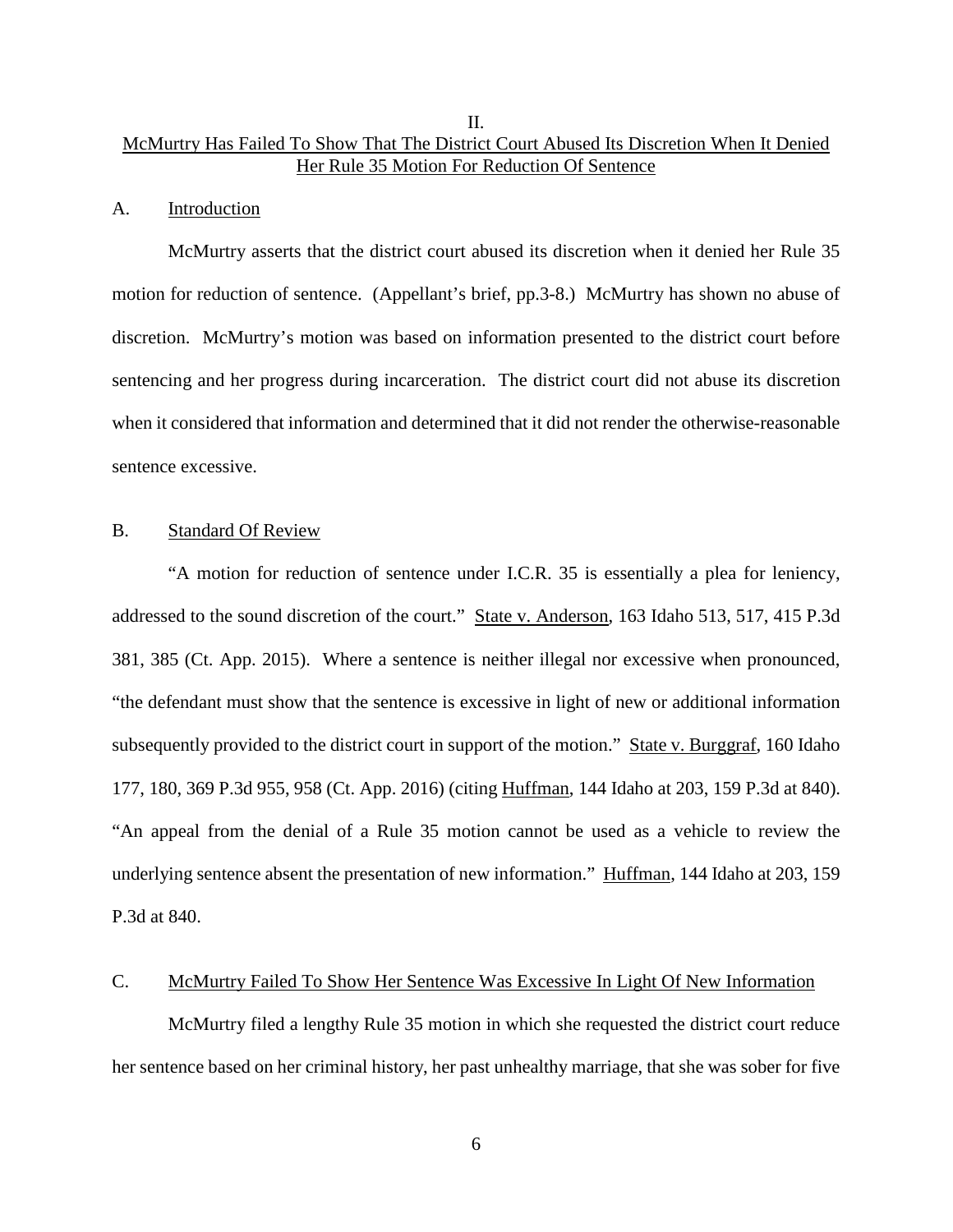months prior to this DUI, she relapsed after a call from her estranged father, she sought treatment after her arrest, she performed well on pretrial release, she is dedicated to sobriety, has completed treatment since being incarcerated, and has put together a parole plan. (See R., pp.45-102.) Most of this information was presented to the district court prior to sentencing, and therefore does not constitute new information. (See PSI, pp.179-88, 205-13, 339-41, 361-79.) The remaining information relates to McMurtry's positive performance and progress in prison. The district court is not required to grant leniency based on good behavior in prison, which is, after all, the expectation. See State v. Cobler, 148 Idaho 769, 773, 229 P.3d 374, 378 (2010); State v. Copenhaver, 129 Idaho 494, 496, 927 P.2d 884, 886 (1996) ("The district court further did not abuse its discretion in refusing to view Copenhaver's good behavior in prison between his sentencing and the Rule 35 hearing as a mitigating factor."). Although the district court was "encouraged by any progress and positive conduct [McMurtry] has made or shown through her actions while incarcerated," the district court concluded that progress "does not diminish the impact of [McMurtry]'s actions, or the Court's reasoning for imposing the original sentence." (R., pp.104-05.) McMurtry has failed to show any abuse of the district court's discretion.

#### **CONCLUSION**

The state respectfully requests this Court to affirm the judgment of the district court. DATED this 25th day of May, 2021.

> /s/ Kacey L. Jones KACEY L. JONES Deputy Attorney General